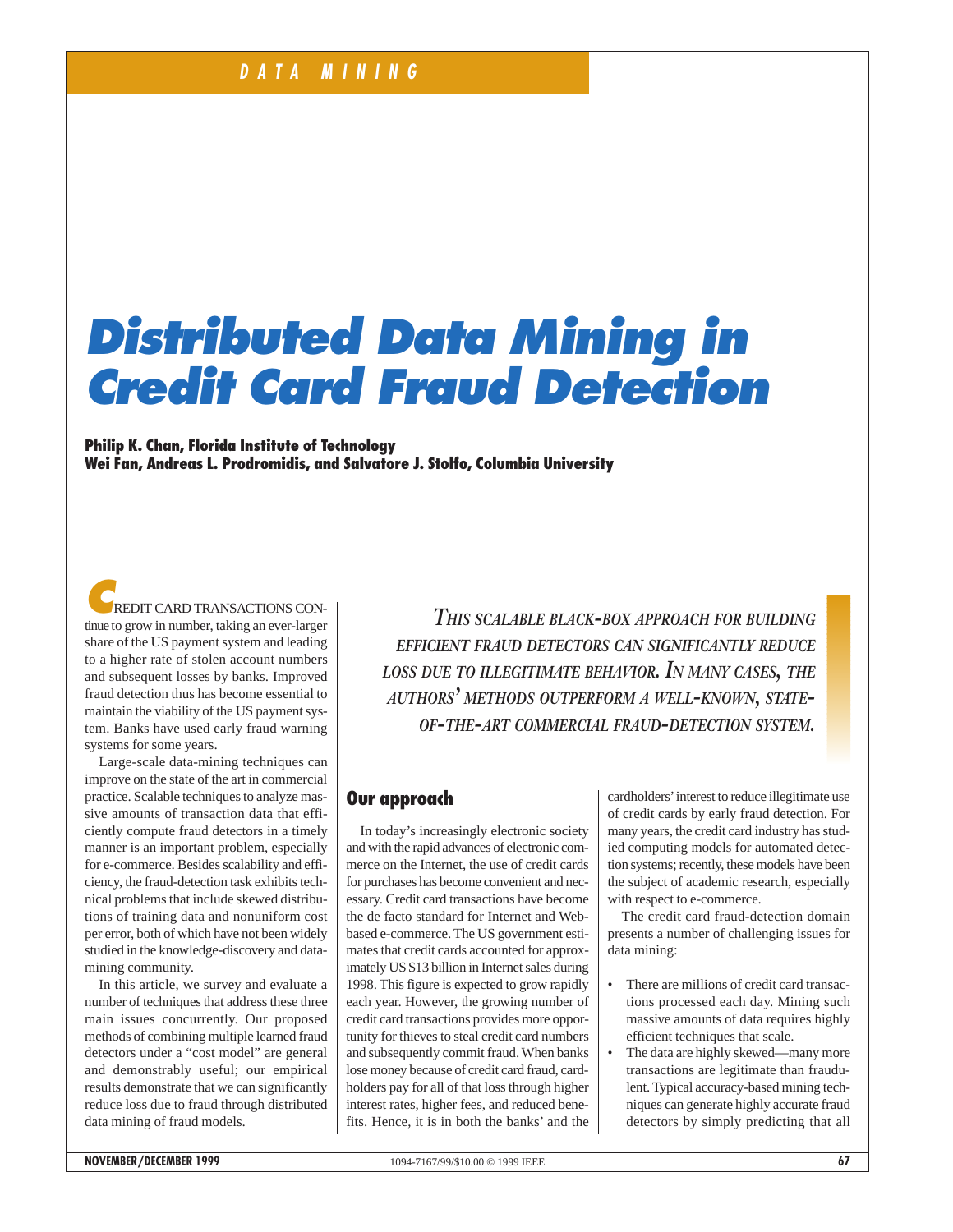#### **The AdaCost algorithm**

One of the most important results of our experimental work on this domain was the realization that each of the base-learning algorithms employed in our experiments utilized internal heuristics based on training accuracy, not cost. This leads us to investigate new algorithms that employ internal metrics of *misclassification cost* when computing hypotheses to predict fraud.

Here, we describe  $AdaCost<sup>1</sup>$  (a variant of  $AdaBoost<sup>2,3</sup>$ ), which reduces both fixed and variable misclassification costs more significantly than AdaBoost. We follow the generalized analysis of AdaBoost by Robert Schapire and Yoram Singer.<sup>3</sup> Figure A shows the algorithm. Let  $S =$  $((x_1, c_1, y_1), ..., (x_m, c_m, y_m))$  be a sequence of training examples where each *instance*  $x_i$  belongs to a *domain*  $X$ , each *cost factor*  $c_i$  belongs to the *nonnegative real domain R*+, and each *label yi* belongs to a finite *label space Y*. We only focus on binary classification problems in which  $Y = \{-1, \}$ +1}. *h* is a weak hypothesis—it has the form  $h:\mathcal{X} - R$ . The sign of  $h(x)$  is interpreted as the predicted label, and the magnitude  $|h(x)|$  is the "confidence" in this prediction. Let *t* be an index to show the round of boosting and  $D_t(i)$  be the weight given to  $(x_i, c_i, y_i)$  at the *t*th round.  $0 \le D_t(i) \le 1$ , and  $\Sigma D_t(i) = 1$  is the chosen parameter as a weight for weak hypothesis  $h_t$  at the *t*th round. We assume  $\alpha_t > 0$ .  $\beta(\text{sign}(y_i h_t(x_i)), c_i)$  is a cost-adjustment function with two arguments:  $sign(y_i h_i(x_i))$  to show if  $h_i(x_i)$  is correct, and the cost factor *ci* .

The difference between AdaCost and AdaBoost is the additional costadjustment function  $\beta$ (sign( $y_i h_i(x_i)$ ), $c_i$ ) in the weight-updating rule.

Given: 
$$
(x_1, c_1, y_1), \ldots, (x_m, c_m, y_m): x_j \in X, c_j \in R+, y_j \in \{-1, +1\}
$$
  
Initialize  $D1()$  (such as  $D_1()$  = (such as  $D_1()$  =  $c/\sum T_j c_j$ )  
For  $t = 1, \ldots, T$ :  
1. Train weak learner using distribution  $D_t$ .  
2. Compute weak hypothesis  $h_t \times \rightarrow R$ .  
3. Choose  $\alpha_t \in R$  and  $\beta()$   $\in R^+$   
4. Update  

$$
D_{t+1}(i) = \frac{D_t(i) \exp(-\alpha_t y_i h_t(x_i)) \beta(\text{sign}(y_i h_t(x_i)), c_i)}{Z}
$$

where 
$$
\beta(\text{sign}(y_i h_i(x_i)), c_i)
$$
 is a cost-adjustment function.  $Z_t$  is a normalization factor chosen so that  $D_{t+1}$  will be a distribution.

*t*

 $\overline{ }$  $\overline{1}$ 

Output the final hypothesis:

$$
H(x) = sign(f(x)) \text{ where } f(x) = \left(\sum_{t=1}^{T} \alpha_t h_t(x)\right)
$$

 $Z$ 

Where it is clear in context, we use either  $\beta(i)$  or  $\beta(c_i)$  as a shorthand for  $\beta$ (sign(*y<sub>i</sub>h<sub>t</sub>*(*x<sub>i</sub>*)),*c<sub>i</sub>*). Furthermore, we use  $\beta_+$  when sign (*y<sub>i</sub>*  $h_t(x_i)$ ) = +1 and  $\beta$ <sub>-</sub> when sign( $y_i h_t(x_i)$ ) = -1. For an instance with a higher cost factor,  $\beta(i)$ increases its weights "more" if the instance is misclassified, but decreases its weight "less" otherwise. Therefore, we require  $\beta_{-}(c_i)$  to be nondecreasing with respect to  $c_i$ ,  $\beta_+$  ( $c_i$ ) to be nonincreasing, and both are nonnegative. We proved that AdaCost reduces cost on the training data.<sup>1</sup>

Logically, we can assign a cost factor *c* of *tranamt – overhead* to frauds and a factor *c* of overhead to nonfrauds. This reflects how the prediction errors will add to the total cost of a hypothesis. Because the actual *overhead* is a closely guarded trade secret and is unknown to us, we chose to set *overhead*  $\in \{60, 70, 80, 90\}$  to run four sets of experiments. We normalized each  $c_i$  to  $[0,1]$ . The cost adjustment function  $\beta$  is chosen as:  $\beta_{-}(c) = 0.5 \cdot c + 0.5$  and  $\beta_{+}(c) = -0.5 \cdot c + 0.5$ .

As in previous experiments, we use training data from one month and data from two months later for testing. Our data set let us form 10 such pairs of training and test sets. We ran both AdaBoost and AdaCost to the 50th round. We used Ripper as the "weak" learner because it provides an easy way to change the training set's distribution. Because using the training set alone usually overestimates a rule set's accuracy, we used the Laplace estimate to generate the confidence for each rule.

We are interested in comparing Ripper (as a baseline), AdaCost, and AdaBoost in several dimensions. First, for each data set and cost model, we determine which algorithm has achieved the lowest cumulative misclassification cost. We wish to know in how many cases AdaCost is the clear winner. Second, we also seek to know, quantitatively, the difference in cumulative misclassification cost of AdaCost from AdaBoost and the baseline Ripper. It is interesting to measure the significance of these differences in terms of both reduction in misclassification loss and percentage of reduction. Finally, we are interested to know if AdaCost requires more computing power.

Figure B plots the results from the Chase Bank's credit card data. Figure B1 shows the average reduction of 10 months in percentage cumulative loss (defined as *cumulativeloss/ maximalloss – leastloss* \* 100%) for AdaBoost and AdaCost for all 50 rounds with an overhead of \$60 (results for other overheads are in other work<sup>1</sup>). We can clearly see that there is a consistent reduction. The absolute amount of reduction is around 3%

We also observe that the speed of reduction by AdaCost is quicker than that of AdaBoost. The speed is the highest in the first few rounds. This means that in practice, we might not need to run AdaCost for many rounds. Figure B2 plots the ratio of cumulative cost by AdaCost and AdaBoost. We have plotted the results of all 10 pairs of training and test months over all rounds and overheads. Most of the points are above the *y*  $= x$  line in Figure B2, implying that AdaCost has lower cumulative loss in an overwhelming number of cases.

#### **References**

W. Fan et al., "Adacost: Misclassification Cost-Sensitive Boosting," Proc. 16th Int'l Conf. Machine Learning, Morgan Kauf-Figure A. AdaCost.<br>mann, San Francisco, 1999, pp. 97–105.

transactions are legitimate, although this is equivalent to not detecting fraud at all.

Each transaction record has a different dollar amount and thus has a variable potential loss, rather than a fixed misclassification cost per error type, as is commonly assumed in cost-based mining techniques.

Our approach addresses the efficiency and scalability issues in several ways. We divide a large data set of labeled transactions (either fraudulent or legitimate) into smaller subsets, apply mining techniques to generate classifiers in parallel, and combine the resultant base models by metalearning from the classifiers' behavior to generate a metaclassifier.<sup>1</sup> Our approach treats the classifiers as black boxes so that we can employ a variety of learning algorithms. Besides extensibility, combining multiple models computed over all available data produces metaclassifiers that can offset the loss of predictive performance that usually occurs when mining from data subsets or sampling. Furthermore, when we use the learned classifiers (for example, during transaction authorization), the base classifiers can execute in parallel, with the metaclassifier then combining their results. So, our approach is highly efficient in generating these models and also relatively efficient in applying them.

Another parallel approach focuses on parallelizing a particular algorithm on a particu-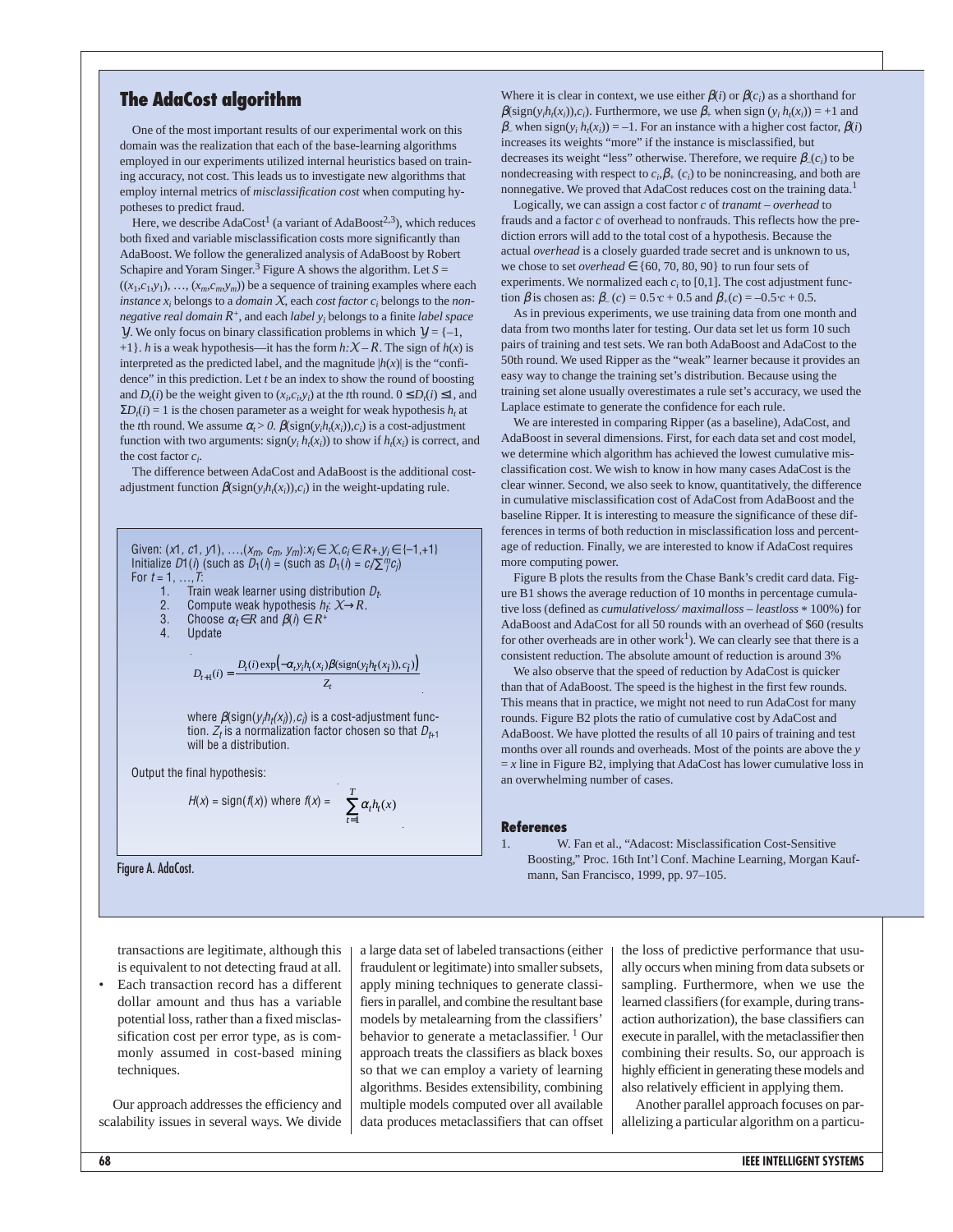

Figure B. Cumulative cost versus rounds (1); AdaBoost versus AdaCost in cumulative cost (2).

- 2. Y. Freund and R. Schapire, "Experiments with a New Boosting Algorithm," *Proc. 13th Conf. Machine Learning*, Morgan Kaufmann, San Francisco, 1996, pp. 148–156.
- 3. R. Schapire and Y. Singer, "Improved Boosting Algorithms Using Confidence-Rated Predictions," *Proc. 11th Conf. Computational Learning Theory*, ACM Press, New York, 1998.

lar parallel architecture. However, a new algorithm or architecture requires a substantial amount of parallel-programming work. Although our architecture- and algorithm-independent approach is not as efficient as some fine-grained parallelization approaches, it lets users plug different off-the-shelf learning programs into a parallel and distributed environment with relative ease and eliminates the need for expensive parallel hardware.

Furthermore, because our approach could

generate a potentially large number of classifiers from the concurrently processed data subsets, and therefore potentially require more computational resources during detection, we investigate pruning methods that identify redundant classifiers and remove them from the ensemble without significantly degrading the predictive performance. This pruning technique increases the learned detectors' computational performance and throughput.

The issue of skewed distributions has not

been studied widely because many of the data sets used in research do not exhibit this characteristic. We address skewness by partitioning the data set into subsets with a desired distribution, applying mining techniques to the subsets, and combining the mined classifiers by metalearning (as we have already discussed). Other researchers attempt to remove unnecessary instances from the majority class—instances that are in the borderline region (noise or redundant exemplars) are candidates for removal. In contrast, our approach keeps all the data for mining and does not change the underlying mining algorithms.

We address the issue of nonuniform cost by developing the appropriate cost model for the credit card fraud domain and biasing our methods toward reducing cost. This cost model determines the desired distribution just mentioned. AdaCost (a cost-sensitive version of AdaBoost) relies on the cost model for updating weights in the training distribution. (For more on AdaCost, see the "Ada-Cost algorithm" sidebar.) Naturally, this cost model also defines the primary evaluation criterion for our techniques. Furthermore, we investigate techniques to improve the cost performance of a bank's fraud detector by importing remote classifiers from other banks and combining this remotely learned knowledge with locally stored classifiers. The law and competitive concerns restrict banks from sharing information about their customers with other banks. However, they may share black-box fraud-detection models. Our distributed data-mining approach provides a direct and efficient solution to sharing knowledge without sharing data. We also address possible incompatibility of data schemata among different banks.

We designed and developed an agentbased distributed environment to demonstrate our distributed and parallel data-mining techniques. The JAM (Java Agents for Metalearning) system not only provides distributed data-mining capabilities, it also lets users monitor and visualize the various learning agents and derived models in real time. Researchers have studied a variety of algorithms and techniques for combining multiple computed models. The JAM system provides generic features to easily implement any of these combining techniques (as well as a large collection of base-learning algorithms), and it has been broadly available for use. The JAM system is available for download at http://www.cs.columbia.edu/~sal/ JAM/PROJECT. <sup>2</sup>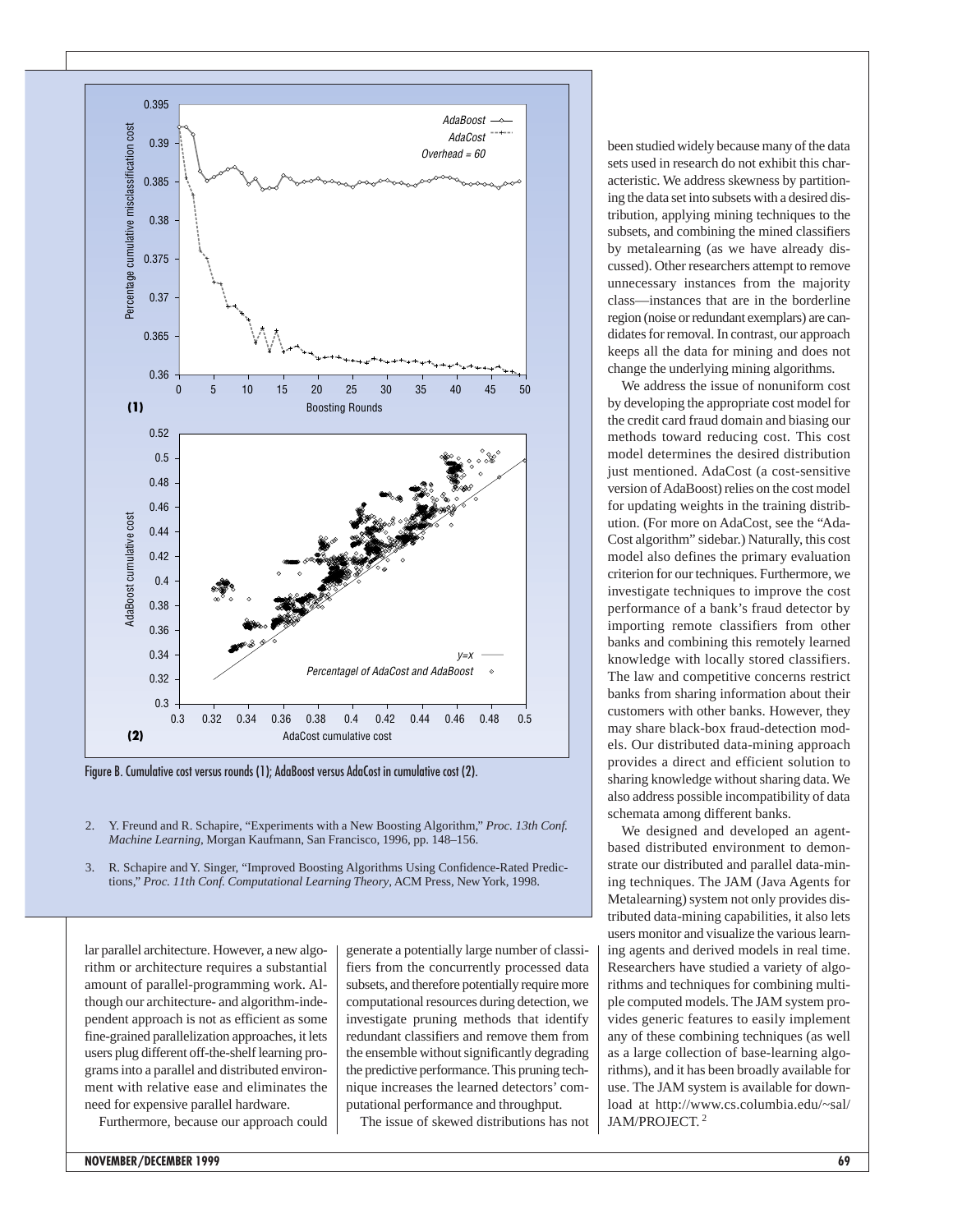#### Table 1. Cost model assuming a fixed overhead.

### **Credit card data and cost models**

Chase Bank and First Union Bank, members of the Financial Services Technology Consortium (FSTC), provided us with real credit card data for this study. The two data sets contain credit card transactions labeled as fraudulent or legitimate. Each bank supplied 500,000 records spanning one year with 20% fraud and 80% nonfraud distribution for Chase Bank and 15% versus 85% for First Union Bank. In practice, fraudulent transactions are much less frequent than the 15% to 20% observed in the data given to us. These data might have been cases where the banks have difficulty in determining legitimacy correctly. In some of our experiments, we deliberately create more skewed distributions to evaluate the effectiveness of our techniques under more extreme conditions.

Bank personnel developed the schemata of the databases over years of experience and continuous analysis to capture important information for fraud detection. We cannot reveal the details of the schema beyond what we have described elsewhere.<sup>2</sup> The records of one schema have a fixed length of 137 bytes each and about 30 attributes, including the binary class label (fraudulent/legitimate transaction). Some fields are numeric and the rest categorical. Because account identification is not present in the data, we cannot group transactions into accounts. Therefore, instead of learning behavior models of individual customer accounts, we build overall models that try to differentiate legitimate transactions from fraudulent ones. Our models are customer-independent and can serve as a second line of defense, the first being customer-dependent models.

Most machine-learning literature concentrates on model accuracy (either training error or generalization error on hold-out test data computed as overall accuracy, true-positive or false-positive rates, or return-on-cost analysis). This domain provides a considerably different metric to evaluate the learned models'performance—models are evaluated and rated by a cost model. Due to the different dollar amount of each credit card transaction and other factors, the cost of failing to detect a fraud varies with each transaction. Hence, the cost model for this domain relies on the sum and average of loss caused by fraud. We define

 $CumulativeCost = \sum_{i=1}^{n} Cost(i)$ *i*

Normal (true negative—TN) 0

**OUTCOME COST**

**Tranamt** Overhead if tranamt > overhead or 0 if tranamt  $\leq$  overhead Overhead if tranamt > overhead or tranamt if tranamt  $\leq$  overhead

and

$$
AverageCost = \frac{CumulativeCost}{n}
$$

where  $Cost(i)$  is the cost associated with transactions *i*, and *n* is the total number of transactions.

After consulting with a bank representative, we jointly settled on a simplified cost model that closely reflects reality. Because it takes time and personnel to investigate a potentially fraudulent transaction, each investigation incurs an *overhead*. Other related costs—for example, the operational resources needed for the fraud-detection system—are consolidated into *overhead.* So, if the amount of a transaction is smaller than the overhead, investigating the transaction is not worthwhile even if it is suspicious. For example, if it takes \$10 to investigate a potential loss of \$1, it is more economical not to investigate it. Therefore, assuming a fixed *overhead,* we devised the cost model shown in Table 1 for each transaction, where *tranamt* is the amount of a credit card transaction. The overhead threshold, for obvious reasons, is a closely guarded secret and varies over time. The range of values used here are probably reasonable levels as bounds for this data set, but are probably significantly lower. We evaluated all our empirical studies using this cost model.

## **Skewed distributions**

Given a skewed distribution, we would like to generate a training set of labeled transactions with a desired distribution without removing any data, which maximizes classifier performance. In this domain, we found that determining the desired distribution is an experimental art and requires extensive empirical tests to find the most effective training distribution.

In our approach, we first create data subsets with the desired distribution (determined by extensive sampling experiments). Then we generate classifiers from these subsets and combine them by metalearning from their classification behavior. For example, if the given skewed distribution is 20:80 and the desired distribution for generating the best models is 50:50, we randomly divide the

majority instances into four partitions and form four data subsets by merging the minority instances with each of the four partitions containing majority instances. That is, the minority instances replicate across four data subsets to generate the desired 50:50 distribution for each distributed training set.

For concreteness, let *N*be the size of the data set with a distribution of *x*:*y* (*x* is the percentage of the minority class) and *u*:*v* be the desired distribution. The number of minority instances is  $N \times x$ , and the desired number of majority instances in a subset is  $Nx \times v/u$ . The number of subsets is the number of majority instances  $(N \times y)$  divided by the number of desired majority instances in each subset, which is *Ny* divided by  $Nxv/u$  or  $y/x \times u/v$ . So, we have  $y/x \times u/v$  subsets, each of which has *Nx* minority instances and *Nxv*/*u* majority instances.

The next step is to apply a learning algorithm or algorithms to each subset. Because the learning processes on the subsets are independent, the subsets can be distributed to different processors and each learning process can run in parallel. For massive amounts of data, our approach can substantially improve speed for superlinear time-learning algorithms. The generated classifiers are combined by metalearning from their classification behavior. We have described several metalearning strategies elsewhere.<sup>1</sup>

To simplify our discussion, we only describe the *class-combiner* (or *stacking*) strategy.3 This strategy composes a metalevel training set by using the base classifiers'predictions on a validation set as attribute values and the actual classification as the class label. This training set then serves for training a metaclassifier. For integrating subsets, the class-combiner strategy is more effective than the voting-based techniques. When the learned models are used during online fraud detection, transactions feed into the learned base classifiers and the metaclassifier then combines their predictions. Again, the base classifiers are independent and can execute in parallel on different processors. In addition, our approach can prune redundant base classifiers without affecting the cost performance, making it relatively efficient in the credit card authorization process.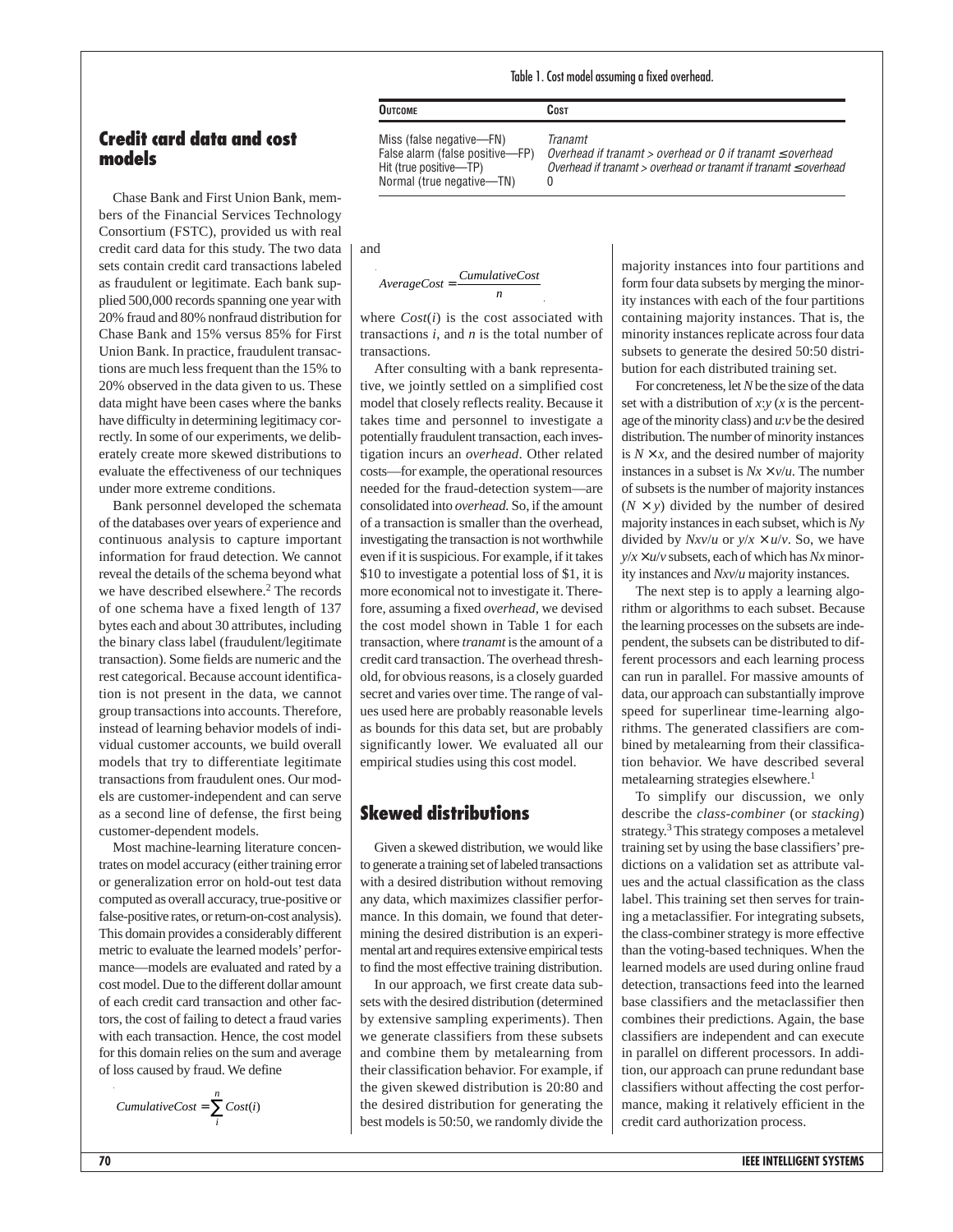Table 2. Cost and savings in the credit card fraud domain using class-combiner (cost  $\pm$  95% confidence interval).

| Метнор                           | Fraud<br>(%) | $OVERHEAD = $50$          |                     |                       | $OVERHEAD = $75$          |                     |                       | $OVERHEAD = $100$         |                     |                      |
|----------------------------------|--------------|---------------------------|---------------------|-----------------------|---------------------------|---------------------|-----------------------|---------------------------|---------------------|----------------------|
|                                  |              | <b>COST</b>               | <b>SAVED</b><br>(%) | <b>SAVED</b><br>(\$K) | <b>COST</b>               | <b>SAVED</b><br>(%) | <b>SAVED</b><br>(\$K) | Cost                      | <b>SAVED</b><br>(%) | <b>SAVED</b><br>(SK) |
| Class combiner                   | 50           | $17.96 \pm 14$            | 51                  | 761                   | $20.07 \pm 13$            | 46                  | 676                   | $21.87 \pm 12$            | 41                  | 604                  |
| Single CART                      | 50           | $20.81 \pm .75$           | 44                  | 647                   | $23.64 \pm .96$           | 36                  | 534                   | $26.05 \pm 1.25$          | 30                  | 437                  |
| Class combiner<br>Average single | Given        | 22.61                     | 39                  | 575                   | 23.99                     | 35                  | 519                   | 25.20                     | 32                  | 471                  |
| classifier<br>COTS               | Given<br>N/A | $27.97 \pm 1.64$<br>25.44 | 24<br>31            | 360<br>461            | $29.08 \pm 1.60$<br>26.40 | 21<br>29            | 315<br>423            | $30.02 \pm 1.56$<br>27.24 | 19<br>26            | 278<br>389           |

**Experiments and results.** To evaluate our multiclassifier class-combiner approach to skewed class distributions, we performed a set of experiments using the credit card fraud data from Chase.4We used transactions from the first eight months (10/95–5/96) for training, the ninth month (6/96) for validating, and the twelfth month (9/96) for testing. (Because credit card transactions have a natural two-month business cycle—the time to bill a customer is one month, followed by a one-month payment period—the true label of a transaction cannot be determined in less than two months' time. Hence, building models from data in one month cannot be rationally applied for fraud detection in the next month. We therefore test our models on data that is at least two months newer.)

Based on the empirical results from the effects of class distributions, the desired distribution is 50:50. Because the given distribution is 20:80, four subsets are generated from each month for a total of 32 subsets. We applied four learning algorithms (C4.5, CART, Ripper, and Bayes) to each subset and generated 128 base classifiers. Based on our experience with training metaclassifiers, Bayes is generally more effective and efficient, so it is the metalearner for all the experiments reported here.

Furthermore, to investigate if our approach is indeed fruitful, we ran experiments on the class-combiner strategy directly applied to the original data sets from the first eight months (that is, they have the given 20:80 distribution). We also evaluated how individual classifiers generated from each month perform without class-combining.

Table 2 shows the cost and savings from the class-combiner strategy using the 50:50 distribution (128 base classifiers), the average of individual CART classifiers generated using the desired distribution (10 classifiers), classcombiner using the given distribution (32 base classifiers—8 months  $\times$  4 learning algorithms), and the average of individual classifiers using the given distribution (the average of 32 classifiers). (We did not perform experiments on simply replicating the minority instances to achieve 50:50 in one single data

set because this approach increases the training-set size and is not appropriate in domains with large amounts of data—one of the three primary issues we address here.) Compared to the other three methods, class-combining on subsets with a 50:50 fraud distribution clearly achieves a significant increase in savings—at least \$110,000 for the month (6/96). When the overhead is \$50, more than half of the losses were prevented.

Surprisingly, we also observe that when the overhead is \$50, a classifier (Single CART) trained from one month's data with the desired 50:50 distribution (generated by ignoring some data) achieved significantly more savings than combining classifiers trained from all eight months'data with the given distribution. This reaffirms the importance of employing the appropriate training class distribution in this domain. Class-combiner also contributed to the performance improvement. Consequently, utilizing the desired training distribution and class-combiner provides a synergistic approach to data mining with nonuniform class and cost distributions. Perhaps more importantly, how do our techniques perform compared to the bank's existing fraud-detection system? We label the current system "COTS" (commercial off-the-shelf system) in Table 2. COTS achieved significantly less savings than our techniques in the three overhead amounts we report in this table.

This comparison might not be entirely accurate because COTS has much more training data than we have and it might be optimized to a different cost model (which might even be the simple error rate). Furthermore, unlike COTS, our techniques are general for problems with skewed distributions and do not utilize any domain knowledge in detecting credit card fraud—the only exception is the cost model used for evaluation and search guidance. Nevertheless, COTS' performance on the test data provides some indication of how the existing frauddetection system behaves in the real world.

We also evaluated our method with more skewed distributions (by downsampling minority instances): 10:90, 1:99, and 1:999. As we discussed earlier, the desired distribution is not necessarily 50:50—for instance, the desired distribution is 30:70 when the given distribution is 10:90. With 10:90 distributions, our method reduced the cost significantly more than COTS. With 1:99 distributions, our method did not outperform COTS. Both methods did not achieve any savings with 1:999 distributions.

To characterize the condition when our techniques are effective, we calculate *R*, the ratio of the overhead amount to the average cost: *R* = *Overhead*/*Average cost*. Our approach is significantly more effective than the deployed COTS when *R* < 6. Both methods are not effective when the  $R > 24$ . So, under a reasonable cost model with a fixed overhead cost in challenging transactions as potentially fraudulent, when the number of fraudulent transactions is a very small percentage of the total, it is financially undesirable to detect fraud. The loss due to this fraud is yet another cost of conducting business.

However, filtering out "easy" (or low-risk) transactions (the data we received were possibly filtered by a similar process) can reduce a high overhead-to-loss ratio. The filtering process can use fraud detectors that are built based on individual customer profiles, which are now in use by many credit card companies. These individual profiles characterize the customers' purchasing behavior. For example, if a customer regularly buys groceries at a particular supermarket or has set up a monthly payment for phone bills, these transactions are close to no risk; hence. purchases of similar characteristics can be safely authorized without further checking. Reducing the overhead through streamlining business operations and increased automation will also lower the ratio.

## **Knowledge sharing through bridging**

Much of the prior work on combining multiple models assumes that all models originate from different (not necessarily dis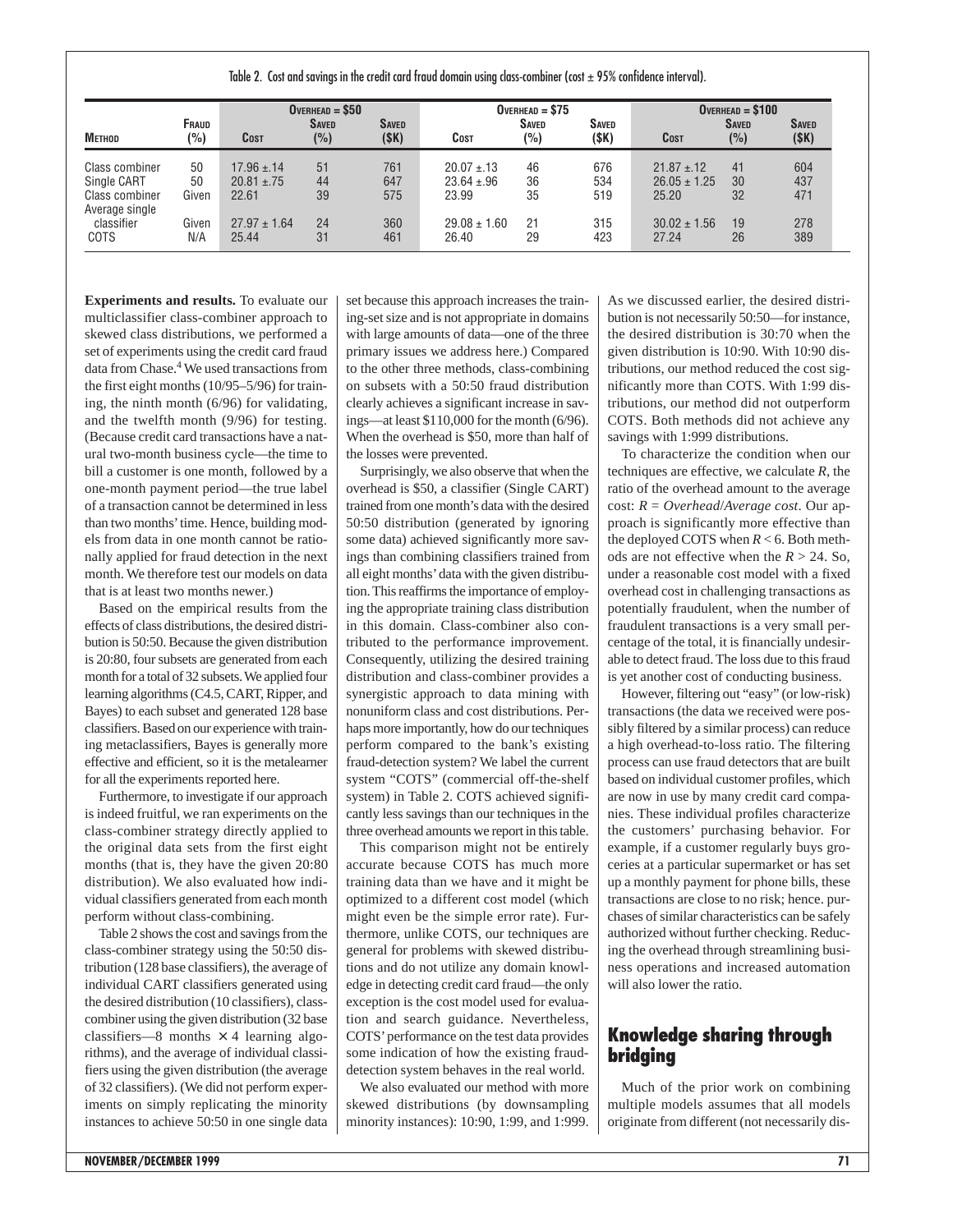tinct) subsets of a single data set as a means to increase accuracy (for example, by imposing probability distributions over the instances of the training set, or by stratified sampling, subsampling, and so forth) and not as a means to integrate distributed information. Although the JAM system addresses the latter problem by employing metalearning techniques, integrating classification models derived from distinct and distributed databases might not always be feasible.

In all cases considered so far, all classification models are assumed to originate from databases of identical schemata. Because classifiers depend directly on the underlying data's format, minor differences in the schemata between databases derive incompatible classifiers—that is, a classifier cannot be applied on data of different formats. Yet these classifiers may target the same concept. We seek to bridge these disparate classifiers in some principled fashion.

The banks seek to be able to exchange their classifiers and thus incorporate useful information in their system that would otherwise be inaccessible to both. Indeed, for each credit card transaction, both institutions record similar information, however, they also include specific fields containing important information that each has acquired separately and that provides predictive value in determining fraudulent transaction patterns. To facilitate the exchange of knowledge (represented as remotely learned models) and take advantage of incompatible and otherwise useless classifiers, we need to devise methods that bridge the differences imposed by the different schemata.

**Database compatibility.** The *incompatible schema* problem impedes JAM from taking advantage of all available databases. Let's consider two data sites *A* and *B* with databases  $DB_A$  and  $DB_B$ , having similar but not identical schemata. Without loss of generality, we assume that

*Schema*( $DB_A$ ) = { $A_1, A_2, ..., A_n, A_{n+1}, C$ }  $Schema(DB<sub>B</sub>) = {B<sub>1</sub>, B<sub>2</sub>, ..., B<sub>n</sub>, B<sub>n+1</sub>, C}$ 

where,  $A_i$  and  $B_i$  denote the *i*th attribute of  $DB_A$  and  $DB_B$ , respectively, and  $C$  the class label (for example, the fraud/legitimate label in the credit card fraud illustration) of each instance. Without loss of generality, we further assume that  $A_i = B_i$ ,  $1 \le i \le n$ . As for the  $A_{n+1}$  and  $B_{n+1}$  attributes, there are two possibilities:

 $A_{n+1} \neq B_{n+1}$ : The two attributes are of entirely different types drawn from distinct domains. The problem can then be reduced to two dual problems where one database has one more attribute than the other; that is,

*Schema*( $DB_A$ ) = { $A_1, A_2, ..., A_m, A_{n+1}, C$ }  $Schema(DB<sub>B</sub>) = {B<sub>1</sub>, B<sub>2</sub>, ..., B<sub>n</sub>, C}$ 

where we assume that attribute  $B_{n+1}$  is not present in  $DB<sub>B</sub>$ . (The dual problem has  $DB_B$  composed with  $B_{n+1}$ , but  $A_{n+1}$  is not available to *A*.)

2. *A<sub>n+1</sub>*  $\approx$  *B<sub>n+1</sub>*: The two attributes are of similar type but slightly different semantics—that is, there might be a map from the domain of one type to the domain of the other. For example,  $A_{n+1}$ and  $B_{n+1}$  are fields with time-dependent information but of different duration (that is,  $A_{n+1}$  might denote the number of times an event occurred within a window of half an hour and  $B_{n+1}$  might denote the number of times the same event occurred but within 10 minutes).

In both cases (attribute  $A_{n+1}$  is either not present in  $DB_B$  or semantically different from the corresponding  $B_{n+1}$ ), the classifiers  $C_{Ai}$ derived from *DBA* are not compatible with  $DB_B$ 's data and therefore cannot be directly used in  $DB_B$ 's site and vice versa. But the purpose of using a distributed data-mining system and deploying learning agents and metalearning their classifier agents is to be able to combine information from different sources.

**Bridging methods.** There are two methods for handling the missing attributes.5

*Method I: Learn a local model for the missing attribute and exchange.* Database  $DB_B$ imports, along with the remote classifier agent, a *bridging* agent from database *DBA* that is trained to compute values for the missing attribute  $A_{n+1}$  in  $DB_B$ 's data. Next,  $DB_B$ applies the bridging agent on its own data to estimate the missing values. In many cases, however, this might not be possible or desirable by *DBA* (for example, in case the attribute is proprietary). The alternative for database  $DB<sub>B</sub>$  is to simply add the missing attribute to its data set and fill it with null values. Even though the missing attribute might have high predictive value for *DBA,* it is of no value to  $DB_B$ . After all,  $DB_B$  did not include it in its schema, and presumably other attributes (including the common ones) have predictive value.

*Method II: Learn a local model without the missing attribute and exchange.* In this approach, database *DBA* can learn two local models: one with the attribute  $A_{n+1}$  that can be used locally by the metalearning agents and one without it that can be subsequently exchanged. Learning a second classifier agent without the missing attribute, or with the attributes that belong to the intersection of the attributes of the two databases' data sets, implies that the second classifier uses only the attributes that are common among the participating sites and no issue exists for its integration at other databases. But, remote classifiers imported by database *DBA* (and assured not to involve predictions over the missing attributes) can still be locally integrated with the original model that employs  $A_{n+1}$ . In this case, the remote classifiers simply ignore the local data set's missing attributes.

Both approaches address the *incompatible schema problem,* and metalearning over these models should proceed in a straightforward manner. Compared to Zbigniew Ras's related work,<sup>6</sup> our approach is more general because our techniques support both categorical and continuous attributes and are not limited to a specific syntactic case or purely logical consistency of generated rule models. Instead, these bridging techniques can employ machine- or statistical-learning algorithms to compute arbitrary models for the missing values.

#### **Pruning**

An ensemble of classifiers can be unnecessarily complex, meaning that many classifiers might be redundant, wasting resources and reducing system throughput. (Throughput here denotes the rate at which a metaclassifier can pipe through and label a stream of data items.) We study the efficiency of metaclassifiers by investigating the effects of pruning (discarding certain base classifiers) on their performance. Determining the optimal set of classifiers for metalearning is a combinatorial problem. Hence, the objective of pruning is to utilize heuristic methods to search for partially grown metaclassifiers (metaclassifiers with pruned subtrees) that are more efficient and scalable and at the same time achieve comparable or better predictive performance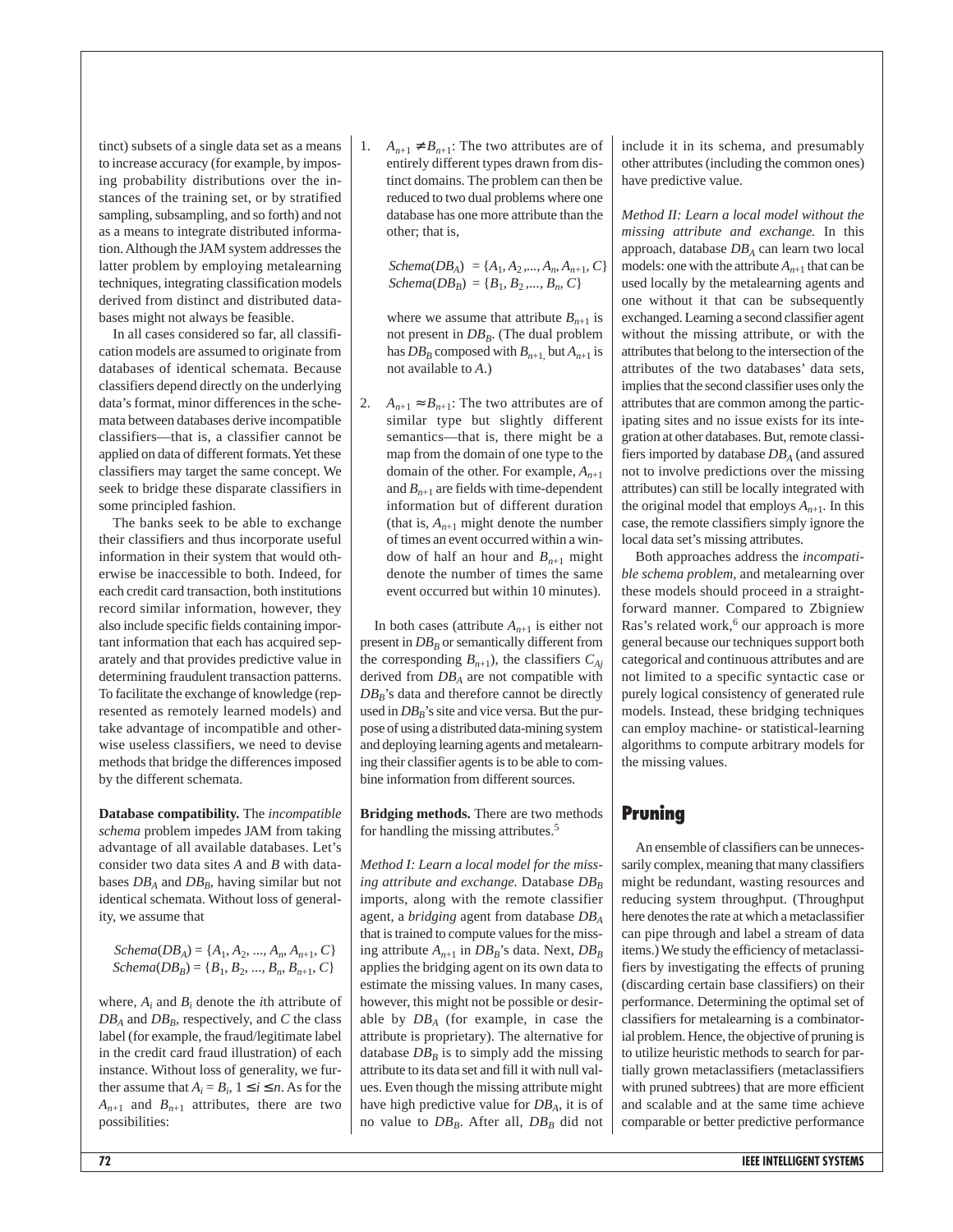#### Table 3. Results on knowledge sharing and pruning.

|                                      | CHASE       |                         | <b>FIRST UNION</b> |                         |
|--------------------------------------|-------------|-------------------------|--------------------|-------------------------|
| <b>CLASSIFICATION METHOD</b>         | <b>SIZE</b> | <b>SAVINGS</b><br>(\$K) | <b>SIZE</b>        | <b>SAVINGS</b><br>(\$K) |
| COTS scoring system from Chase       | N/A         | 682                     | N/A                | N/A                     |
| Best base classifier over entire set |             | 762                     |                    | 803                     |
| Best base classifier over one subset |             | 736                     |                    | 770                     |
| Metaclassifier                       | 50          | 818                     | 50                 | 944                     |
| Metaclassifier                       | 32          | 870                     | 21                 | 943                     |
| Metaclassifier (+ First Union)       | 110         | 800                     | N/A                | N/A                     |
| Metaclassifier (+ First Union)       | 63          | 877                     | N/A                | N/A                     |
| Metaclassifier (+ Chase - bridging)  | N/A         | N/A                     | 110                | 942                     |
| Metaclassifier (+ Chase + bridging)  | N/A         | N/A                     | 110                | 963                     |
| Metaclassifier (+ Chase + bridging)  | N/A         | N/A                     | 56                 | 962                     |

results than fully grown (unpruned) metaclassifiers. To this end, we introduced two stages for pruning metaclassifiers; the pretraining and posttraining pruning stages. Both levels are essential and complementary to each other with respect to the improvement of the system's accuracy and efficiency.

*Pretraining pruning* refers to the filtering of the classifiers before they are combined. Instead of combining classifiers in a bruteforce manner, we introduce a preliminary stage for analyzing the available classifiers and qualifying them for inclusion in a combined metaclassifier. Only those classifiers that appear (according to one or more predefined metrics) to be most promising participate in the final metaclassifier. Here, we adopt a black-box approach that evaluates the set of classifiers based only on their input and output behavior, not their internal structure. Conversely, *posttraining pruning* denotes the evaluation and pruning of constituent base classifiers after a complete metaclassifier has been constructed. We have implemented and experimented with three pretraining and two posttraining pruning algorithms, each with different search heuristics.

The first pretraining pruning algorithm ranks and selects its classifiers by evaluating each candidate classifier independently (metric-based), and the second algorithm decides by examining the classifiers in correlation with each other (diversity-based). The third relies on the independent performance of the classifiers and the manner in which they predict with respect to each other and with respect to the underlying data set (coverage and specialty-based). The first posttraining pruning algorithms are based on a cost-complexity pruning technique (a technique the CART decision-tree learning algorithm uses that seeks to minimize the cost and size of its tree while reducing the misclassification rate). The second is based on the correlation between the classifiers and the metaclassifier.7

Compared to Dragos Margineantu and Thomas Dietterich's approach,<sup>8</sup> ours considers the more general setting where ensembles of classifiers can be obtained by applying possibly different learning algorithms over (possibly) distinct databases. Furthermore, instead of voting (such as AdaBoost) over the predictions of classifiers for the final classification, we use metalearning to combine the individual classifiers' predictions.

**Evaluation of knowledge sharing and pruning.** First, we distributed the data sets across six different data sites (each site stores two months of data) and prepared the set of candidate base classifiers—that is, the original set of base classifiers the pruning algorithm is called to evaluate. We computed these classifiers by applying five learning algorithms (Bayes, C4.5, ID3, CART, and Ripper) to each month of data, creating 60 base classifiers (10 classifiers per data site). Next, we had each data site import the remote base classifiers (50 in total) that we subsequently used in the pruning and metalearning phases, thus ensuring that each classifier would not be tested unfairly on known data. Specifically, we had each site use half of its local data (one month) to test, prune, and metalearn the base classifiers and the other half to evaluate the pruned and unpruned metaclassifier's overall performance.7 In essence, this experiment's setting corresponds to a parallel sixfold cross-validation.

Finally, we had the two simulated banks exchange their classifier agents. In addition to its 10 local and 50 internal classifiers (those imported from their peer data sites), each site also imported 60 external classifiers (from the other bank). Thus, we populated each simulated Chase data site with  $60(10 +$ 50) Chase classifiers and 60 First Union classifiers, and we populated each First Union site with  $60 (10 + 50)$  First Union classifiers and 60 Chase classifiers. Again, the sites used half of their local data (one month) to test, prune, and metalearn the base classifiers and the other half to evaluate the pruned or unpruned metaclassifier's overall performance. To ensure fairness, we did not use the 10 local classifiers in metalearning.

The two databases, however, had the following schema differences:

- Chase and First Union defined a (nearly identical) feature with different semantics.
- Chase includes two (continuous) features not present in the First Union data.

For the first incompatibility, we mapped the First Union data values to the Chase data's semantics. For the second incompatibility, we deployed bridging agents to compute the missing values.<sup>5</sup> When predicting, the First Union classifiers simply disregarded the real values provided at the Chase data sites, while the Chase classifiers relied on both the common attributes and the predictions of the bridging agents to deliver a prediction at the First Union data sites.

Table 3 summarizes our results for the Chase and First Union banks, displaying the savings for each fraud predictor examined. The column denoted as *size* indicates the number of base classifiers used in the ensemble classification system. The first row of Table 3 shows the best possible performance of Chase's own COTS authorization and detection system on this data set. The next two rows present the performance of the best base classifiers over the entire set and over a single month's data, while the last four rows detail the performance of the unpruned (size of 50 and 110) and pruned metaclassifiers (size of 32 and 63). The first two of these metaclassifiers combine only internal (from Chase) base classifiers, while the last two combine both internal and external (from Chase and First Union) base classifiers. We did not use bridging agents in these experiments, because Chase defined all attributes used by the First Union classifier agents.

Table 3 records similar data for the First Union data set, with the exception of First Union's COTS authorization and detection performance (it was not made available to us), and the additional results obtained when employing special bridging agents from Chase to compute the values of First Union's missing attributes. Most obviously, these experiments show the superior performance of metalearning over the single-model approaches and over the traditional authorization and detection systems (at least for the given data sets). The metaclassifiers outperformed the single